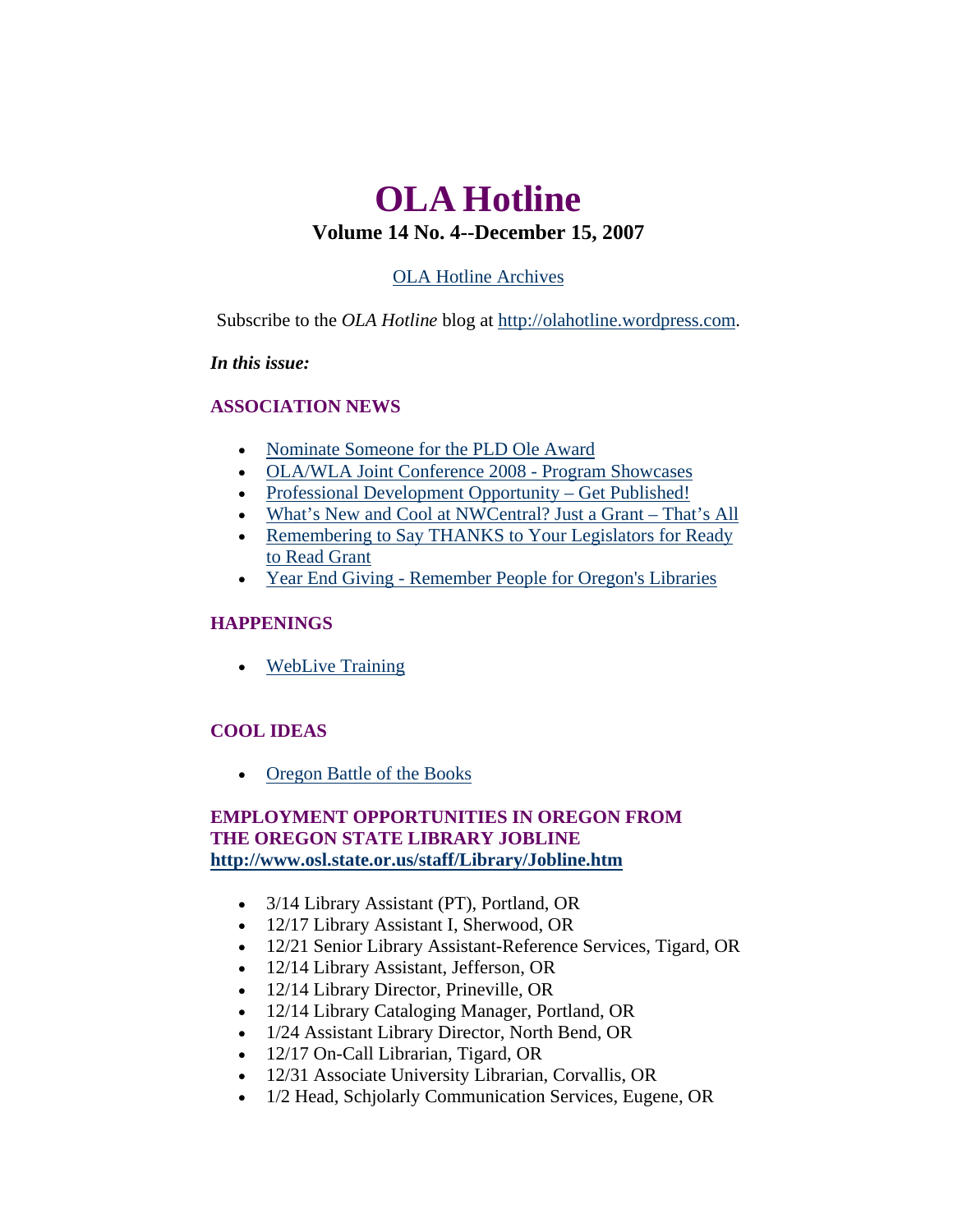- <span id="page-1-0"></span>• 2/23 Children's Library Assistant, Lakeview, OR
- 12/20 Information Technician II (PT), Corvallis, OR
- 1/8 Director, Jackson County Library Services, Medord, OR
- 2/2 Youth Services Librarian/Specialist, Klamath Falls, OR
- 1/25 Library Assistant, Portland, OR
- 1/14 Dean of University Library, Ashland, OR
- 12/21 Library Deputy Director, Portland, OR
- 12/21 Librarian, Douglas County, OR

## **[CALENDAR](http://web.memberclicks.com/mc/community/vieweventcalendar.do?orgId=ola)**

## **Association News**

### **Nominate Someone for the PLD Ole Award**

With the 2008 Conference fast approaching, the Public Library Division Board is soliciting nominations for our annual "OLE" Award. The OLE Award is presented by the Public Library Division to a deserving person employed in any capacity in an Oregon public library who has displayed exceptional effort and excellence. The annual Ole Award was so named in recognition of the recipients' efforts to "take the bull by the horns" and get the job done.

Please send your nomination, along with a one-page statement about your candidate and why he or she is deserving of the award, to Carol Uhte by [email](mailto:carolu@multcolib.org) or snail mail to: Woodstock Library, 6008 SE 49th, Portland, OR 97206.

#### [back to top](#page-0-0)

### **OLA/WLA Joint Conference 2008 - Program Showcases**

Does your library have an innovative, unusual, or highly successful program that you'd like to share with your colleagues? Have you recently completed research or grant-funded work that would be of interest and use to the library community in Oregon and Washington? If so, you should consider participating in one of the OLA/WLA Joint Conference program showcases.

Showcases will consist of 12 to 15 drop-in sessions sharing a large room with display tables. Attendees can visit with the presenters oneon-one to discuss their programs, services, and projects. This allows a wide variety of participation from libraries and a more direct, focused interaction from attendees.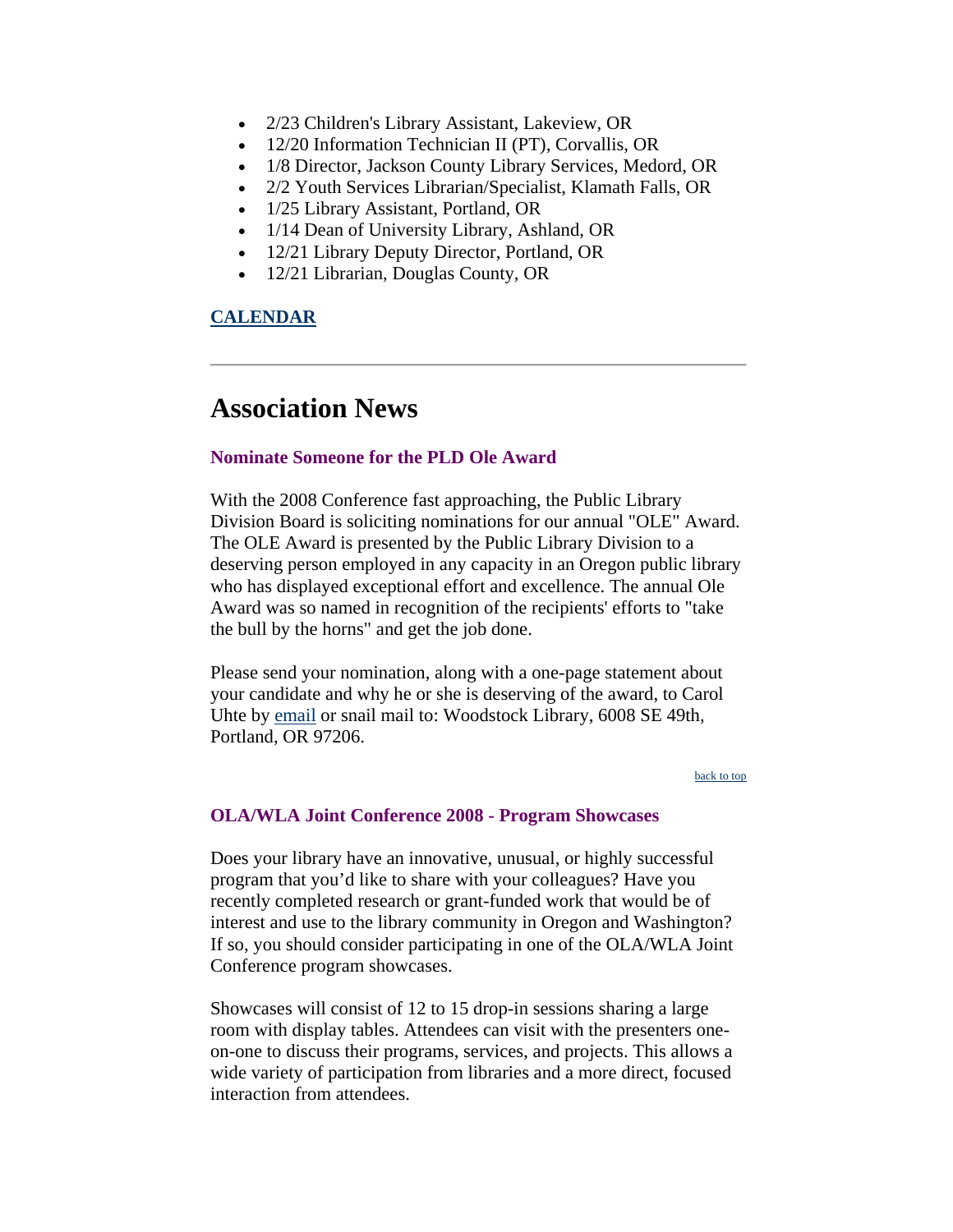<span id="page-2-0"></span>For the 2008 Joint Conference, we will be hosting showcases on the following four topics:

- Staff Training and Development Laurel Steiner (Isteiner@kcls.org)
- Library User Instruction Sue Kunda [\(suekunda@hotmail.com\)](mailto:suekunda@hotmail.com)
- Library Outreach Activities Candise Branum [\(cbranum@emporia.edu\)](mailto:cbranum@emporia.edu)

• Innovative and Grant-Funded Programs – Ann Reed [\(ann.reed@state.or.us\)](mailto:ann.reed@state.or.us)

Proposals for each topic will be reviewed by OLA and WLA representatives with expertise in that area.

Interested in presenting at a showcase? Please submit a completed Showcase Proposal (attached) to the appropriate contact above. For questions about specific showcases, please refer to the showcase coordinator. For general questions about the Showcase program, please contact Robert Hulshof-Schmidt OLA Program Co-Chair, at [robert.hulshof-schmidt@state.or.us](mailto:robert.hulshof-schmidt@state.or.us) or 503.378.5030.

All proposals are due to the topic coordinator by January 31, 2008. The final list of showcases will be set by February 28, 2008.

#### [back to top](#page-0-0)

### **Professional Development Opportunity – Get Published!**

The OLA Publications Committee is looking for Guest Editors for the OLA Quarterly (Fall and Winter 2008 issues). This is a great chance to expand your editing and writing experience while making a contribution to the Oregon library community. Quarterly articles are organized around a theme. Some possible theme ideas from the Publications Committee are disaster planning, libraries in a post-911 world (i.e., Patriot Act, civil liberties), or the library as a forum for dialogue and exchange of ideas (particularly in the Web 2.0 environment). The Publications Committee is also open to your ideas. It's much easier to pull together an issue on something that ignites your passion or peaks your interest! To see past issues and themes go to: <http://www.olaweb.org/quarterly/index.shtml>

Please consider making a New Year's resolution to try your hand at guest editing the Quarterly. Contact Diane Sotak ([sotak@up.edu](mailto:sotak@up.edu)), Loretta Rielly [\(loretta.rielly@oregonstate.edu\)](mailto:loretta.rielly@oregonstate.edu), or Jey Wann [\(wann\\_jey\\_a@oslmac.osl.state.or.us\)](mailto:wann_jey_a@oslmac.osl.state.or.us) with your ideas and any questions.

[back to top](#page-0-0)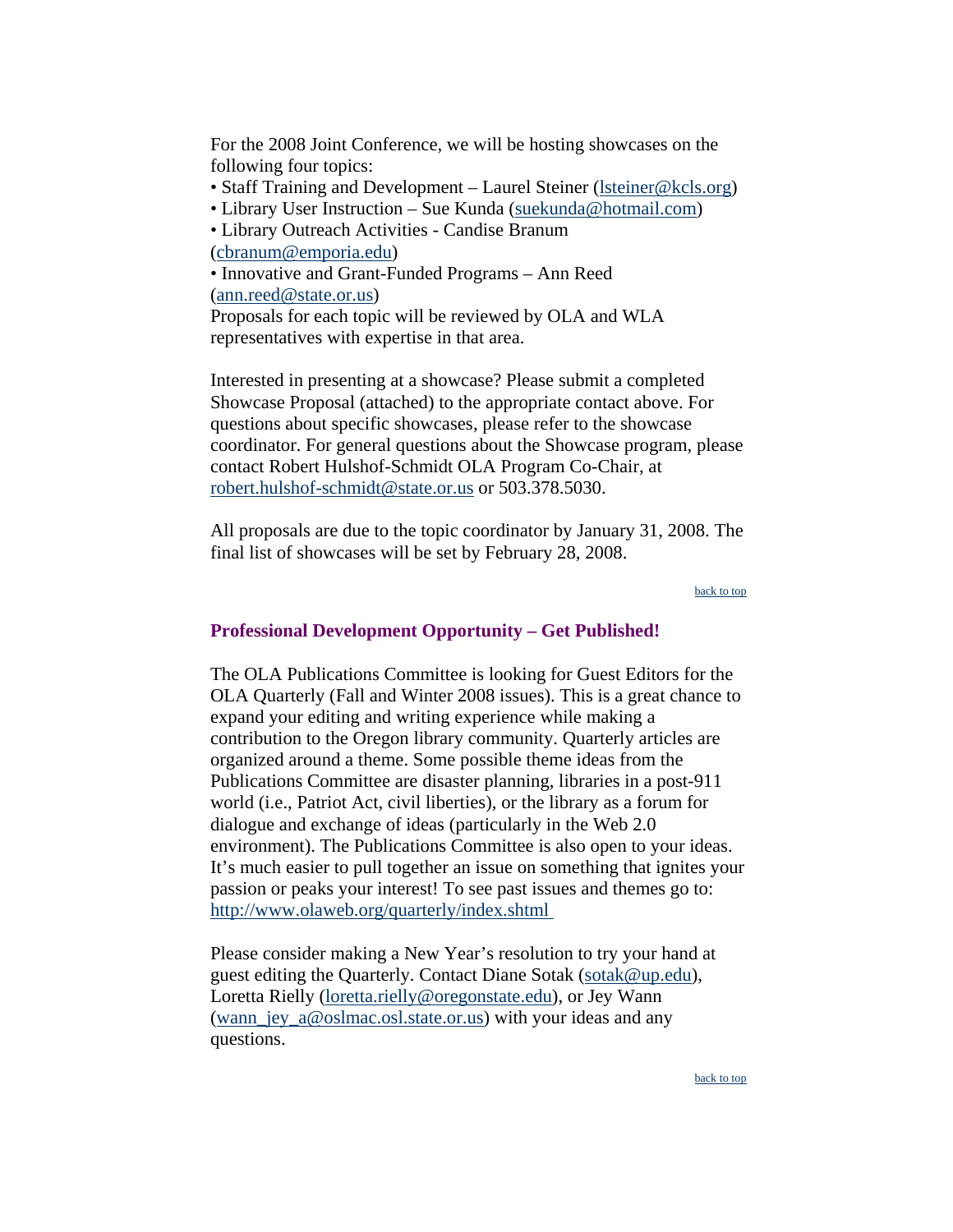### <span id="page-3-0"></span>**What's New and Cool at NWCentral? Just a Grant – That's All**

Hi everyone and welcome to December. Thank you for making 2007 a great year for NWCentral! Hope you're ready to start writing 2008 very soon.

At NWCentral ([http://www.nwcentral.org/\)](http://www.nwcentral.org/), the Advisory Group recently learned that NWCentral will receive an LSTA grant from the Oregon State Library! We are thrilled our grant was funded because we want to make NWCentral an even better site for you to contribute to and use.

The LSTA funds will go to hiring consultants for usability testing, content rubric design, web design, content harvesting, and outreach. Each of these roles will contribute to NWCentral site becoming more user friendly with more content for your use and your continuing education and training needs.

We are very excited about the possibilities! Work with this grant will start in January 2008 and continue over the course of 2008.

Comments? Suggestions? NW Central is truly only as good as the site and the content on the site. You are instrumental in that. Please let us know! Below is the list of the Advisory Group. Feel free to write to any one of us.

This project is supported in whole or in part by the Institute of Museum and Library Services through the Library Services and Technology Act, administered by the Oregon State Library. The NW CENTRAL pilot phase is being supported by the Portland Area Library System (PORTALS) *Pierina Parise, [pparise@emporia.edu](mailto:pparise@emporia.edu)*

[back to top](#page-0-0)

## **Remembering to Say THANKS to Your Legislators for Ready to Read Grant**

In the coming weeks, most of Oregon's public libraries will receive their Ready to Read grant. As the Chair of OLA's Legislation and Development Committee, I want to urge all of you to thank your local legislator for supporting the Ready to Read program. Also, when you get a minute in the coming weeks, write a letter to your local paper about the Ready to Read program and what your library does with the money. Or, better yet, get one of your board members or parents write a letter. Increased awareness of this important program helps convince legislators that money is well spent. The December checks are a perfect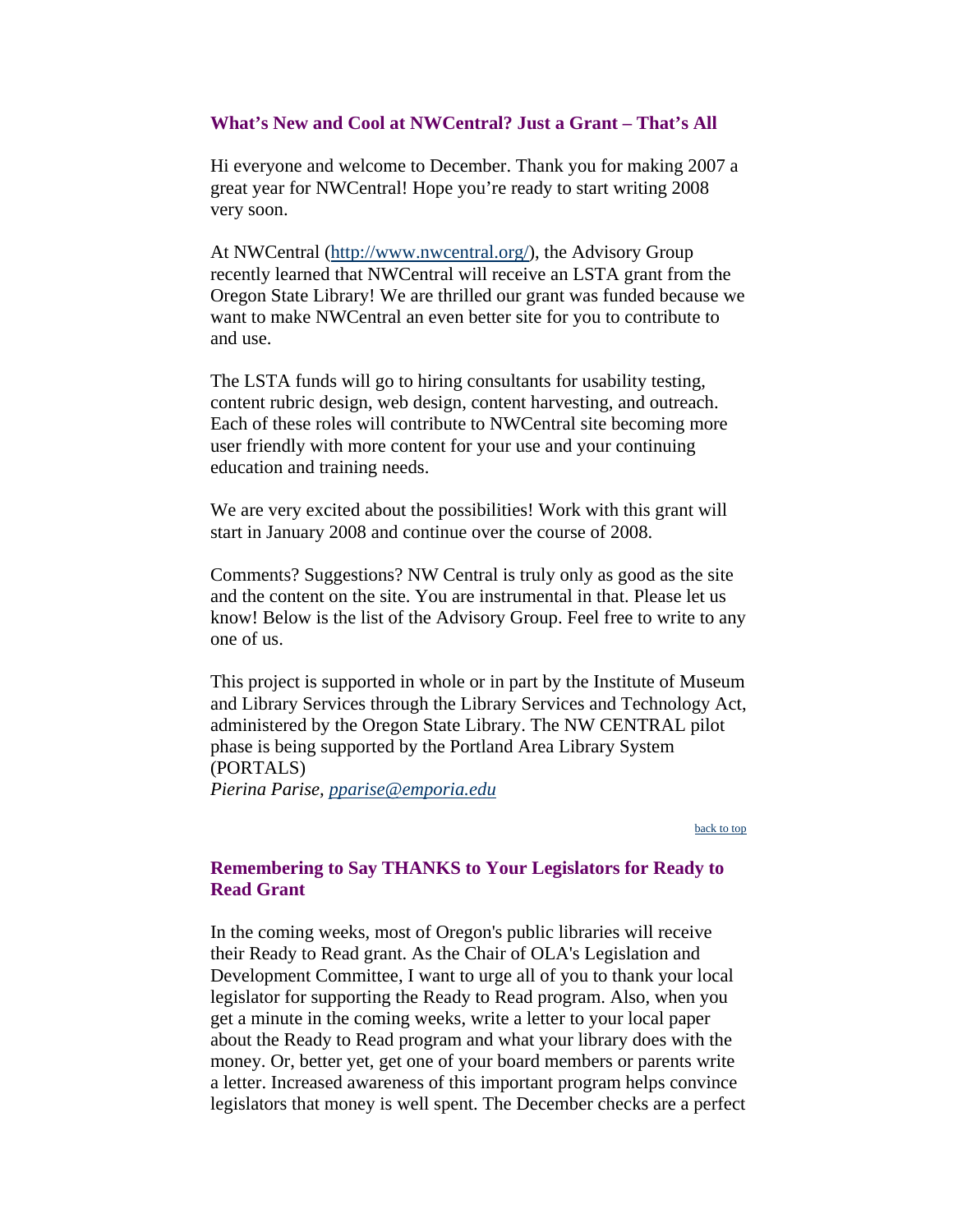<span id="page-4-0"></span>opportunity to say thanks. Check out the OLA Legislative Committee's web page for tips on how to celebrate Ready to Read [http://www.olaweb.org/org/lad.shtml#Ready%20to%20ReadAdvocacy.](http://www.olaweb.org/org/lad.shtml#Ready%20to%20ReadAdvocacy)

[back to top](#page-0-0)

#### **Year End Giving - Remember People for Oregon's Libraries**

You just got your kicker check and am wondering what all to do with it. One idea is to donate to the People for Oregon's Libraries, the political action committee that funds library supportive candidates as well as local library ballot measures. You can take your donation as a tax credit (\$50 for individuals and \$100 for couples). Make your check out today to "People for Oregon's Libraries" and mail them to Nan Heim, the OLA Lobbyist at Nan Heim/Associates 833 SW 11th Avenue, Suite 315 Portland, OR 97205

Thanks for your support!

[back to top](#page-0-0)

#### **Year End Giving - Remember People for Oregon's Libraries**

The OLA Publications Committee is looking for Guest Editors for the OLA Quarterly (Fall and Winter 2008 issues). This is a great chance to expand your editing and writing experience while making a contribution to the Oregon library community. Quarterly articles are organized around a theme. Some possible theme ideas from the Publications Committee are disaster planning, libraries in a post-911 world (i.e., Patriot Act, civil liberties), or the library as a forum for dialogue and exchange of ideas (particularly in the Web 2.0 environment). The Publications Committee is also open to your ideas. It's much easier to pull together an issue on something that ignites your passion or peaks your interest! To see past issues and themes go to: <http://www.olaweb.org/quarterly/index.shtml>

Please consider making a New Year's resolution to try your hand at guest editing the Quarterly. Contact Diane Sotak ([sotak@up.edu](mailto:sotak@up.edu)), Loretta Rielly [\(loretta.rielly@oregonstate.edu\)](mailto:loretta.rielly@oregonstate.edu), or Jey Wann (wann jey  $a@oslmac.osl. state. or.us)$  with your ideas and any questions.

[back to top](#page-0-0)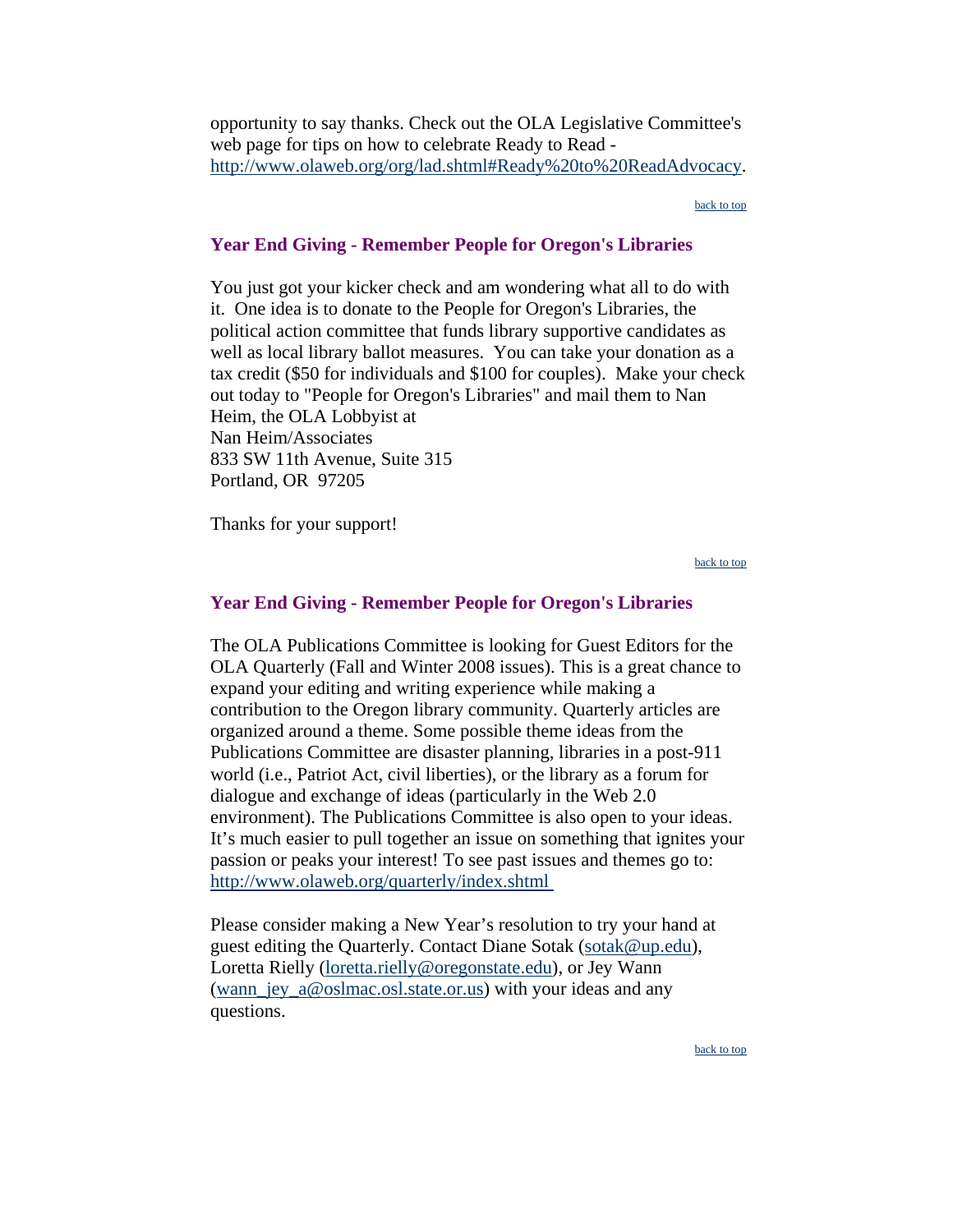# **Happenings**

### **WebLive Training**

OCLC WorldCat Resource Sharing Basics

Online Description: <http://www.bcr.org/training/online/weblive/wl-wcresourceshare.html>

Description: This workshop consists of three modules. Each module is a 1.5 hour to 2 hour live Internet presentation. Practice and readings will be provided for participants to complete on their own.

Module I: Searching OCLC WorldCat in FirstSearch Increase your comfort level and optimize the powerful tools available in the FirstSearch reference and Resource Sharing interface. This workshop will address how to access FirstSearch, search WorldCat, navigate and manipulate lists of records, developing search proficiency. This workshop is appropriate for those working with WorldCat Resource Sharing and those using FirstSearch for reference activities.

Module II: Borrowing and Lending Activities Borrowing - Learn to create borrowing requests for returnable items such as books and DVDs and for non-returnable items (i.e. copies). This part of the session will demonstrate the use of custom holdings and local data records to create efficiencies in the interlibrary loan workflow. We will also complete all actions required to bring a request through the entire interlibrary loan cycle.

Lending - Manage incoming requests and gain familiarity with the Request Manager categories. In this half of the workshop, you will learn to use batch processing in order to update and print requests in your lending cycle and administer your work more effectively.

#### Module III: Administrative Functions

Access the FirstSearch administrative module to create data records that eliminate repetitive data entry. Participants will devise constant data and saved notes, review the use and implementation of IFM (ILL Fee Management) as well as create custom holdings groups, custom holdings paths and direct request profile to improve service in all aspects of resource sharing. Time will also be spent updating and maintaining records in the ILL Policies Directory. Customization of the patron interface and the creation of links between authorizations, local catalogs and Open URL services will also be covered.

This workshop is appropriate for those who administer WorldCat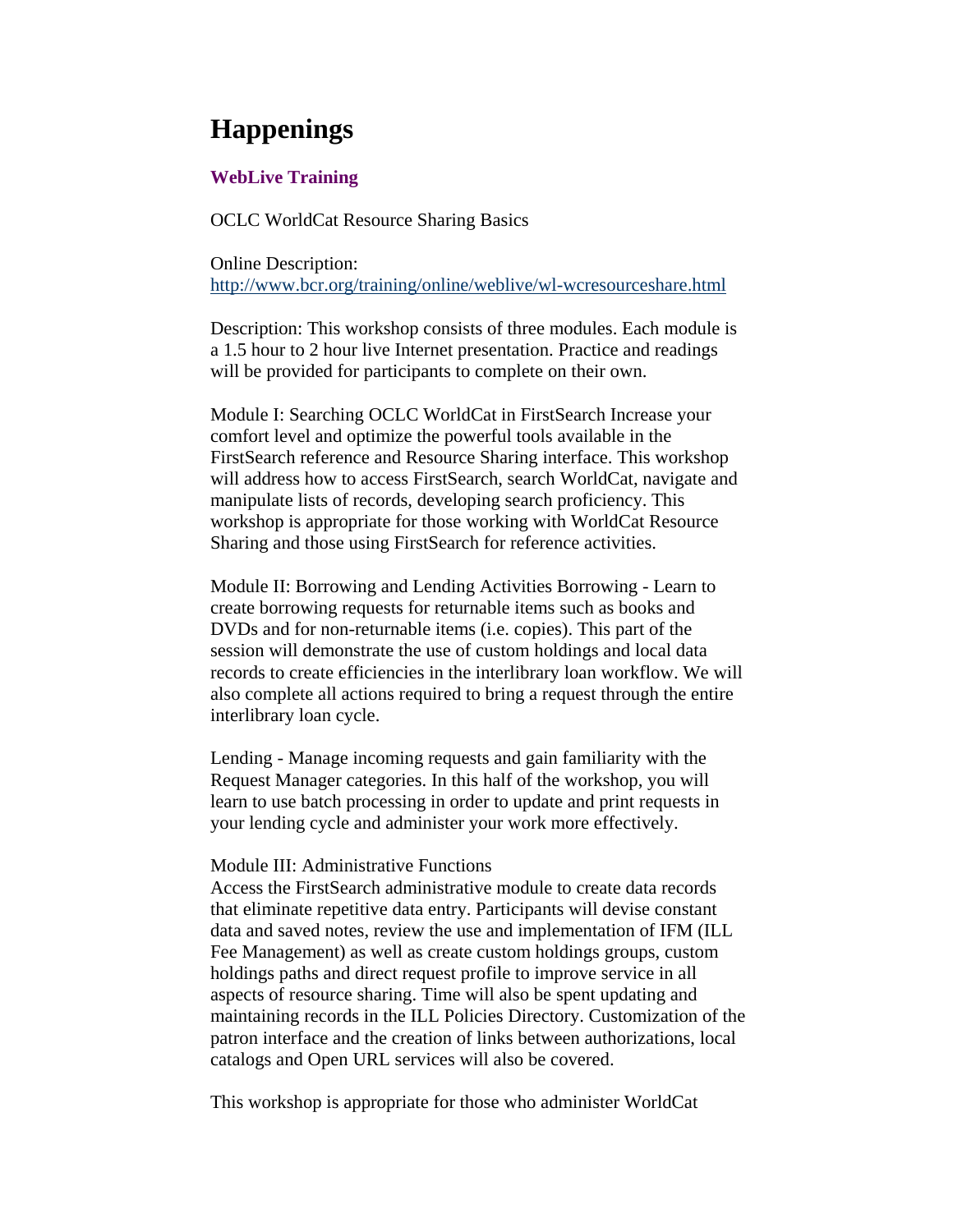<span id="page-6-0"></span>Resource Sharing activities or FirstSearch reference activities.

Who Should Attend: Library staff who want to acquire the basic skills needed to do OCLC ILL using WorldCat Resource Sharing.

How to Get Started: The workshop is accessed from your own or your library's computer using a Web browser. Details will be included in your confirmation letter after registration.

BCR will provide a microphone to you free of charge to use during WebLive workshops if you don't already have one. Please indicate this on your registration form (comments box), and we will ship it to your attention.

Minimum requirements: Computer (minimum of 128 MB of RAM, although 256 MB is recommended); Internet Explorer 5.5 Web browser, Java enabled; speakers; and Internet access of 56k or above. A microphone connected to the computer is optional for the audio, which also is available by a long-distance phone bridge (not a toll-free number).

Dates: January 15-17, 2008 (2 p.m.-4 p.m. MT)

Fees: BCR members - \$50/module or \$125 for all three modules if taken sequentially Nonmembers - \$65/module or \$175 for all three modules if taken sequentially

The presentation can be viewed and heard by a group of people at a single computer. If this is the case, please register only one attendee who will log in on behalf of the group (send a list of names for other participants).

Alternatively, the presentation can be viewed and heard by multiple people from the same institution at separate workstations. If this is the case, please register each individual attendee who needs to log in to the class.

NOTE: Regardless of whether you attend as an individual or as a group, the price for each online module is \$50 for each person who views the session.

BCR Registration Form: <http://www.bcr.org/training/workshops/register.html>

Instructor Heather Clark: <http://www.bcr.org/about/staff/hc-bio.html>